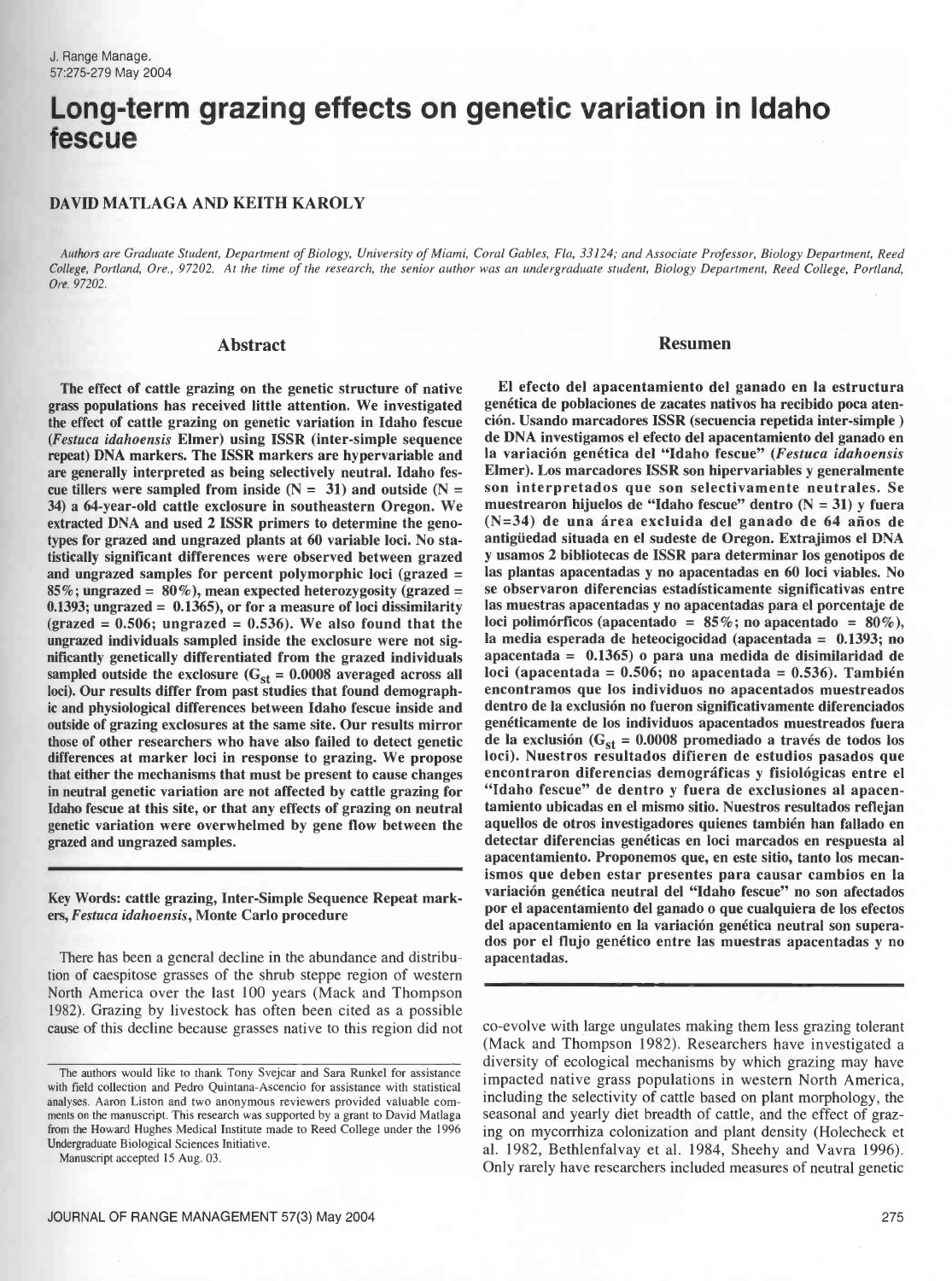variation while investigating the impact of grazing on native grass populations (Carman and Briske 1985, Tómas et al. 2000, Liston et al. 2003). When grazing affects ecological features of plants such as population size and gene flow, this should in turn influence genetic variation measured at selectively neutral markers. Changes in genetic variation can therefore be expected to provide important insights into the mechanisms by which native grass populations are affected by grazing.

We investigated the effect of long-term cattle grazing on neutral genetic variation in samples of Idaho fescue (Festuca idahoensis Elmer). Neutral genetic markers allowed us to study the indirect effects (i.e. changes in population size or gene flow) of cattle grazing rather than the direct effects (i.e. selection for grazing tolerence). Reductions in population size or restrictions of gene flow that could result from grazing would be expected to reduce genetic variation at neutral loci. Alternately, grazing could increase genetic variation, either by a direct mechanism where the substitution rate of mutations increases due to herbivore damage (Marcotrigiano 2000), or indirectly from genome -wide selection for increased genetic variation due to environmental stress (Keane et al. 1999). We used DNA based, inter simple sequence repeat (ISSR) markers to quantify genetic variation in adjacent grazed and ungrazed samples that have been part of a long -term (64 year) cattle grazing exclosure study. The ISSR method uses primers based on microsatellite (simple sequence repeat or SSR) di- or tri-nucleotide motifs to amplify DNA fragments corresponding to regions between matching microsatellite loci. Because the ISSR method uses SSR (microsatellite) loci as priming sites, it is expected that these markers will be distributed throughout the nuclear genome (Wolfe and Liston 1998). The ISSR markers can detect high levels of genetic polymorphism, even in plant populations where allozyme diversity is often minimal or entirely absent (Esselman et al. 1999).

## Material and Methods

Idaho fescue is a long-lived tetraploid  $(2n= 4x= 28)$  grass native to the shrub steppe of western North America (Darlington and Wylie 1955). Within the intermountain west, and specifically in the shrub steppe plant community of southern Oregon, Idaho fescue is a dominant species (Lentz and Simonson 1986). Idaho fescues' range extends north into southern Canada, south to Arizona, and east to eastern Colorado. Idaho fescue has been deemed "vigorous" in relation to cattle grazing (Pond 1960) and is a predominant component of the diets of cattle in the western United States (Jaindl et al. 1994). The study site is a juniper (Juniperus occidentallis Hook), low sagebrush (Artemesia arbuscula Nutt.), high desert ecosystem, where Idaho fescue is abundant. We sampled Idaho fescue from inside and near 1 of the 13 cattle grazing exclosures established in 1936 at the Northern Great Basin Experimental Range (NGBER; 43.483° N, 119.717° W) in southeastern Oregon. Previous researchers observed differences in physiological and demographic traits between grazed and ungrazed Idaho fescue at NGBER (Doescher et al. 1997, Liston et al. 2003).

Idaho fescue individuals were collected from pasture 13 at NGBER in January 2000. Prior to establishment of the grazing exclosure in 1936, range conditions were poor due to continuous grazing of cattle and sheep since the late 1800s (Rose et al. 1994). The criteria used when selecting the exclosure locations at NGBER were not recorded (Sneva et al. 1984) but it is thought that the exclosures were simply erected in the center of each experimental pasture (personal communication Tony Svejcar). The exclosure is 250 x 63m, with the long dimension oriented in an eastwest direction. We chose to exclude from our sampling an area inside the exclosure that was part of a burn treatment because it was not replicated outside. This reduced the sampling area inside the exclosure to 200 x 63m. Sampling of grazed individuals was conducted on an area of the same size immediately south of the exclosure. One hundred plants were sampled in total, 50 from inside the exclosure and 50 from outside. Sampling of both 200 x 63m areas (grazed and ungrazed) was carried out in a stratified random fashion by breaking the 63m width of each area into three, 21m sections. Fence posts placed every 3 m along the long dimension of the exclosure were used as a sampling guide. Of the 67 fence posts along the 200m length, 17 posts were randomly excluded to make a sample of 50 for both grazed and ungrazed areas. At each of these 50 posts, one of the 21m sections was chosen at random and walked in a north to south direction until the first Idaho fescue plant was found. Groups of tillers were removed using a hammer and chisel due to the frozen ground. Approximately 5 tillers from each individual were potted and grown in the

Reed College greenhouse for 3 weeks until green material was present. Green tissue was only produced on 31 individuals from inside the exclosure and 36 from outside the exclosure.

Genomic DNA was extracted from each individual using QIAGEN DNeasy plant extraction kits. Approximately 50 mg of fresh tissue was first frozen in liquid nitrogen and then ground and extracted according to the manufacturer's protocol. All DNA samples were randomly numbered to obscure their site of origin to avoid bias. Samples were amplified and run on gels in this randomized order. The ISSR primers 842 (GAGAGAGAGAGAGAGAYA) and 835 (AGAGAGAGAGAGAGAGYC) from the University of British Columbia's ISSR primer set were used in PCR reactions to amplify DNA fragments. Amplification began after the template DNA was added to reaction tubes while being held at 70° C and proceeded as follows: 1 minute 94° C denaturation, followed by 34 cycles of 25 seconds at 94° C, 30 seconds at 50° C, 2 minutes and 5 seconds at 72° C, a final 5 minutes at 72° C, and then held at 4° C. All PCR reactions were carried out a second time for each plant sample and the 2 replicates were run side by side on a 2% agrose gel (Sigma), with a 100 bp ladder (New England Biolabs) used as a size standard. Gels were scanned on a Flour-S gel scanner (BioRad) to produce digital images, which were analyzed using the Quantity One software package. Bands (loci) were scored based on their presence or absence, which was resolved using the magnification tool in the Quantity One software. Two of the samples from outside the exclosure yielded no bands in any of the amplifications. Because of the low probability of observing a multilocus genotype with null alleles at each of the loci we scored, we interpreted this result as failed amplification and excluded these samples from all analyses. This left a final sample size of 31 individuals from inside and 34 from outside the exclosure.

Genetic variation for plants inside and outside the exclosure was quantified as the number of unique multilocus genotypes in each sample, percent polymorphic loci (P), mean expected heterozygosity  $(H_e, \text{ aver-}$ aged across loci), and using a dissimilarity index based on band sharing  $(D_{xy}; Lynch)$ 1990). Inter simple sequence repeat markers are dominant, with band absence reflecting homozygosity of the recessive null allele (Wolfe and Liston 1998). For expected heterozygosity, we used the unbiased estimator described by Lynch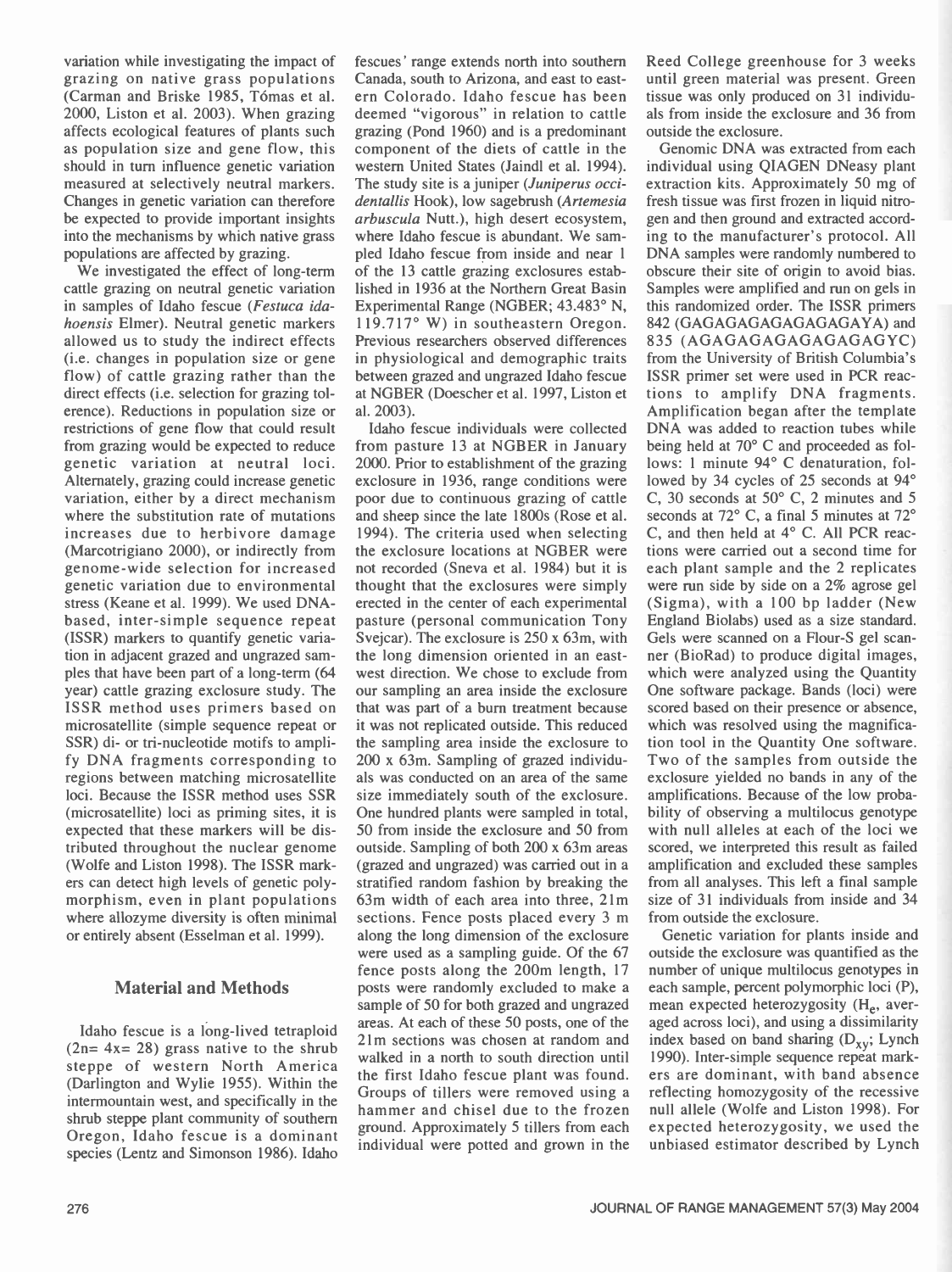and Milligan (1994) for dominant markers, including adherence to their recommendation of excluding all loci for which the null allele frequency was less than 3/N. Although Idaho fescue is a tetraploid, Liston et al. (2003) observed disomic inheritance for allozyme loci in their study of Idaho fescue at NGBER. To calculate the allele frequencies necessary for estimating  $H_e$ , we assumed both disomic inheritance and that our samples were in Hardy- Weinberg equilibrium. The second et al.'s (2003) observation of Hardy - Weinberg equilibrium for allozyme loci in their study of Idaho fescue and NGBER. We also determined the magnitude of genetic differentiation  $(G<sub>st</sub>)$  between the 2 samples, calculated as both 1) the mean  $G<sub>st</sub>$  across all loci, and 2) using the mean estimates of H<sub>e</sub> for the total sample and the subsamples from inside and outside the exclosure (Culley et al. 2002).

The association between grazing status and number of polymorphic loci was examined using a contingency test. To further examine the difference between grazed and ungrazed samples, we used a Monte Carlo randomization procedure that was carried out for 1,000 iterations using Resampling Stats for Excel (Blank 2001). In this procedure we randomly assigned (without replacement) the 65 observed ISSR multilocus genotypes to 1 of 2 groups (with  $N = 31$  and  $N = 34$ ). Our measures of genetic diversity (P, H<sub>e</sub>, and  $D_{xy}$ ) were then calculated for each group, and the difference between the 2 groups was recorded for each measure. The observed difference between the samples inside and outside the exclosure for each measure of genetic diversity was then compared with the distribution of 1,000 values from the Monte Carlo data to test the null hypothesis that the observed difference was due to chance. The null hypothesis was rejected and the observed difference was judged to be significant at the 5% alpha-level if the observed value was more extreme than the empirically observed 95% confidence interval found for the Monte Carlo data for each diversity statistic (e.g. more extreme than the  $25<sup>th</sup>$  or  $976<sup>th</sup>$ among the ranked Monte Carlo values).

## **Results**

Primer 835 amplified a total of 34 bands, ranging in size from 190 to 1500 bp. Primer 842 amplified a total of 26 bands, ranging in size from 300 to 1050 bp. Overall we observed 63 multilocus genotypes in our sample of 64 plants. All plants within the grazed and the ungrazed samples possessed unique, multilocus ISSR genotypes, while a single, multilocus genotype was shared between 2 plants from the 2 samples.

assumption was justified based on Liston not significant based on either a contin-<br>et al.'s (2003) observation of Hardy- gency test ( $X^2 = 0.52$ ,  $p = 0.47$ ) or the Overall, we found no evidence in any of our genetic measures that genetic variation differed between the 2 samples. The grazed sample displayed 3 more polymorphic loci than were observed in the ungrazed sample, but this difference was not significant based on either a contin-Monte Carlo procedure (Table 1). Expected heterozygosity  $(H_e)$  was greater in the grazed sample, but the difference was slight and not statistically significant. The measure of band dissimilarity  $(D_{xy})$ showed an opposite pattern, with greater dissimilarity inside the exclosure, but this difference was not statistically significant. The differentiation between samples was genetic diversity reported by Esselman et minimal and not statistically significant al. (1999) in their ISSR survey of (mean  $G_{st}$  across loci was 0.0008, the  $G_{st}$  *Calamagrostis porteri* A. Gray ssp. (mean  $G_{st}$  across loci was 0.0008, the  $G_{st}$ based on mean heterozygosities was 0.0397). For both calculations of  $G_{st}$ , the observed value was well inside the empirical 95% confidence intervals based on the 1,000 Monte Carlo iterations (a rank of grass. The ISSR method has been found to 624 for the mean  $G_{\rm st}$ , and a rank of 748 for the  $G_{st}$  based on the mean  $H_e$ ).

#### **Discussion**

We observed high levels of genetic variation based on percent polymorphic loci and number of unique genotypes in Idaho fescue using inter-simple sequence repeat (ISSR) markers. While we know of no specific tests of neutrality for ISSR variation, the general interpretation is that they represent non coding sequence (Wolfe and Liston 1998) and they have therefore been interpreted as selectively neutral (Wolfe et al. 1998a, 1998b). Simple sequence repeat (SSR or microsatellite) loci are scattered throughout the genome (Hancock 1999) and are commonly interpreted as representing non-coding regions that are not influenced by natural selection (Wolfe and Liston 1998, Schlötterer and Wiehe 1999; but see Kashi and Soller 1999 for a contrasting view). Because ISSR loci represent short sequences between SSR loci, ISSRs are also expected to be neutral and scattered throughout the genome. Their positions throughout the genome should minimize any influence on their variability that could result from linkage to non-neutral loci (Wolfe et al. 1998a, 1998b). Our results are consistent with the findings of other researchers, who also observed high variation (overall 85% polymorphic loci) in Idaho fescue at the Northern Great Basin Experimental Range (Liston et al. 2003). Our results differ from the level of al. (1999) in their ISSR survey of insperata (Swallen) C. W. Greene, but their much lower measure of percent polymorphic loci ( $P = 24\%$ ) likely reflects the rarity and high clonality of that native detect more variation then either allozymes or randomly amplified polymorphic DNAs (RAPDs; Esselman et al. 1999). Like RAPDs, no prior knowledge of the Idaho fescue genome was needed for us to use this method, but unlike RAPDs, the ISSR method is more repeatable (Wolfe and Liston 1998) and less expensive (Yang et al. 1996).

Contrary to our expectations, the percent polymorphic loci (P), mean expected heterozygosity  $(H_e)$ , number of unique genotypes, and genetic dissimilarity  $(D_{xy})$  were not significantly different between our grazed and ungrazed samples. Similar results were observed in 2 studies that

Table 1. Measures of genetic diversity for Idaho fescue sampled from inside (ungrazed) and adjacent to (grazed) a cattle exclosure at the Northern Great Basin Experimental Range.

| Measure                           | Grazed | Ungrazed | <b>Difference</b><br>(grazed-ungrazed) | Monte Carlo<br>95% C.I. | Monte<br>Carlo<br>Rank <sup>1</sup> |
|-----------------------------------|--------|----------|----------------------------------------|-------------------------|-------------------------------------|
| Polymorphic<br>$loci$ (%)         | 85     | 80       | 5                                      | $-10$ to 15             | 714                                 |
| Mean<br>Heterozygosity<br>$(H_e)$ | 0.1393 | 0.1365   | 0.0028                                 | $-0.0187$ to $0.0200$   | 573                                 |
| Dissimilarity<br>index $(D_{xy})$ | 0.506  | 0.536    | $-0.030$                               | $-0.055$ to $0.055$     | 829                                 |

<sup>1</sup>Monte Carlo estimates at this rank and below were equal to or less extreme than the observed difference (based on 1,000 Monte Carlo iterations).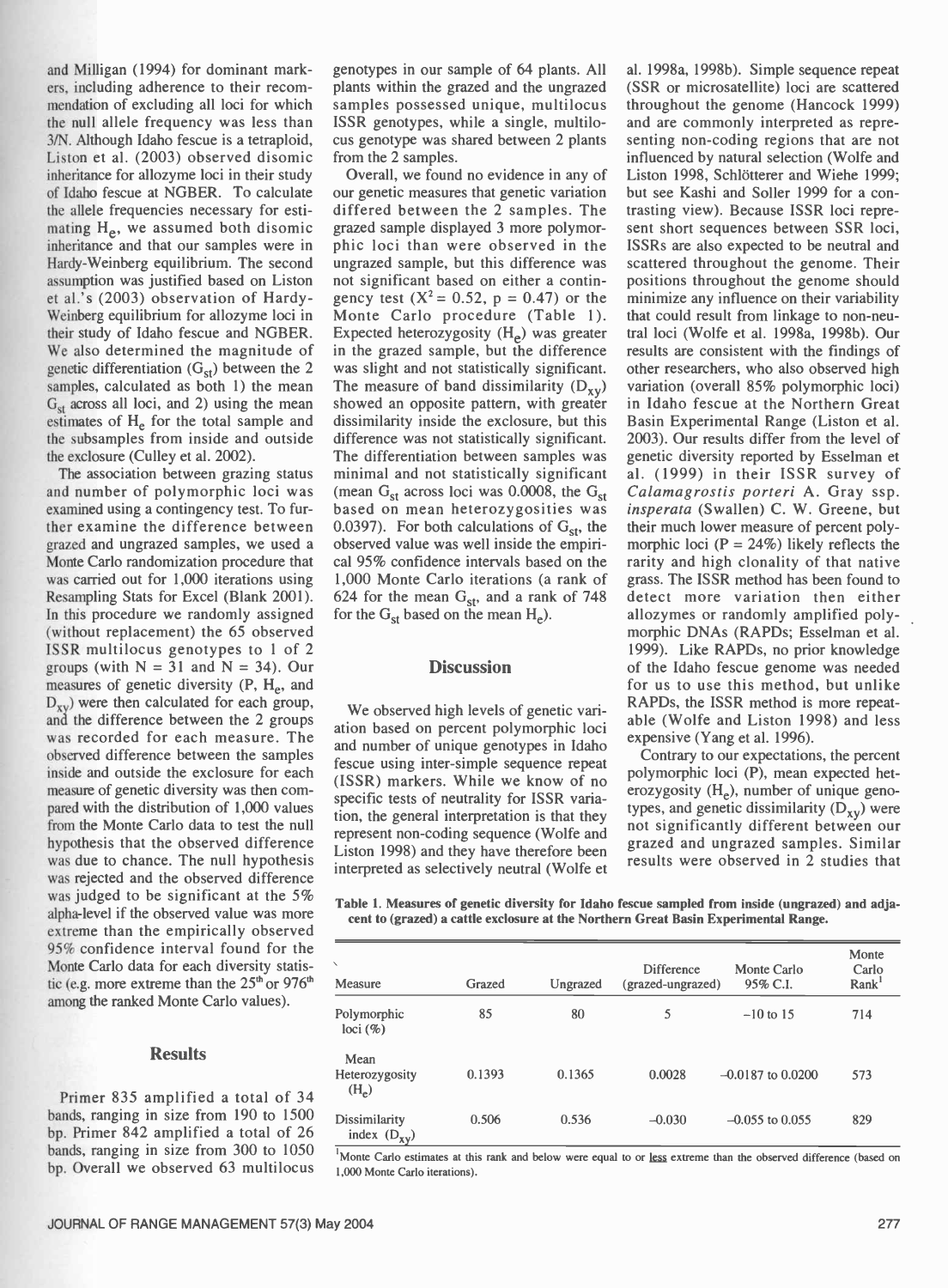investigated genetic effects of grazing using allelic diversity at isozyme markers. Carman and Briske (1985) failed to observe a difference in genetic variability (measured at 3 allozyme loci) in grazed and ungrazed samples of little bluestem (Schizachyrium scoparium (Michx.) Nash. var. frequens (FT.Hubb.) Gould) in Kansas. Tómas et al. (2000) did not observe differences in allozyme genetic variability at 3 loci when comparing samples of a native forage grass (Piptochaetium napostaense (Speg.) Hack) either exposed to grazing by cattle, grazing by a native rodent, or protected from grazers by an exclosure for 20 years. In their study of sexual and clonal recruitment in Idaho fescue from a different Northern Great Basin Experimental Range pasture than ours, Liston et al. (2003) also failed to detect any difference in genetic diversity at ISSR loci between plants sampled from inside and outside a grazing exclosure.

Our negative result does not guarantee that grazing has had no affect on Idaho fescue during the 64 years the cattle exclosure has been in place at the Northern Great Basin Experimental Range. Other researchers have noted differences for Idaho fescue at NGBER between grazed and ungrazed sites. Doesher et al. (1997) found physiological differences between Idaho fescue individuals taken from inside and outside one of the grazing exclosures at this site. Those differences persisted when plants were grown in a common garden, suggesting a genetic basis for the difference between grazed and ungrazed individuals. Liston et al. (2003) sampled Idaho fescue from a 9  $m<sup>2</sup>$  permanent plot in an ungrazed exclosure at NGBER and observed a greater number of small plants when compared to individuals sampled from an equivalent sized permanent plot in the adjacent, grazed portion of the pasture. They also noted greater clone fragmentation in the ungrazed plot, which they hypothesized to be the result of litter accumulation. At other sites, long-term cattle grazing of Idaho fescue has been found to reduce overall plant height, leaf length, and reproductive shoot height (Fahnestock and Detling 2000). Changes in morphology in response to grazing have been reported in a diversity of plant species for traits such as leaf blade width (Gray and Scott 1980, Carman and Briske 1985), leaf angle (Smith 1998), and silica content (McNaughton et al. 1985, Cid et al. 1989). However, to the extent the traits are genetically determined, these changes in physiology and morphology are most likely adaptive responses to selection that would only be reflected by allele frequency changes in the coding regions of the genome. In the absence of linkage between trait and marker loci, such direct genetic changes would not be observed in a survey that sampled only neutral genetic variation.

In a comparison of current plant distributions with fine -scale maps made in 1937, Idaho fescue individuals at the Northern Great Basin Experimental Range were found to be long-lived (as long as 60 years; Liston et al. 2003). Their analysis also showed that sexual recruitment of Idaho fescue has occurred during the time since the grazing exclosures were first established at NGBER, with a 10-fold increase in the number of individuals in their permanent plots over the past 60 years. Given sufficient time and the clear evidence of other impacts from grazing, why has neutral genetic variation not been affected? We believe there are 2 biological reasons why we did not observe a genetic effect of grazing for plants in our study. First, our results may show that the ecological mechanisms we expected to produce a difference in neutral genetic variation (changes in population size, gene flow and mutation) are not impacted by grazing at this site. However, results from other studies have generally found that these ecological features of plant populations are directly affected by herbivory. Grazing has been shown to reduce the fecundity of an invasive annual (Grigulis et al. 2001), decrease seedling size and increase seedling density in several species (Milton 1995), increase seedling emergence in both grass and composite species (Oesterheld and Osvaldo 1990, Bullock et. al 1994), and extend the season of recruitment in a grass (Butler and Briske 1988). Grazing or herbivory have also been found to influence characters related to fecundity and gene flow (Rausher and Feeney 1980, Doak 1992, Molinillo and Farjibrener 1993, Bullock et. al 1994, Quesada et. al 1995, Lehtila and Strauss 1997, Herrera 2000, Juenger and Bergelson 2000, Mothershead and Marquis 2000, Smith et al. 2000, Van Der Wal et al. 2000). This wealth of evidence that herbivory does affect ecological traits that are expected to impact the distribution of neutral genetic variation leads us to favor a second explanation for our observation that grazing has not affected genetic variation in Idaho fescue at NGBER.

Although grazing may have impacted traits expected to affect neutral genetic variation in Idaho fescue at the Northern Great Basin Experimental Range, this effect may have been overwhelmed at the scale of our sampling by gene flow between plants inside and outside the grazing exclosure. The plants in our study showed minimal and non-significant genetic differentiation between the grazed and ungrazed samples. Liston et al.'s (2003) estimate of genetic differentiation  $(G<sub>ST</sub>)$  between their grazed and ungrazed samples in their pasture was the same magnitude as our estimate. Within each of their permanent plots where they sampled all individuals, they also failed to detect a significant relationship between physical distance and genetic dissimilarity. Tómas et al. (2000) also invoked gene flow to help explain their failure to observe genetic differences between grazed and ungrazed plants in their study. Grasses rely on wind to disperse pollen (and sometimes seeds), and thus gene flow can occur over a large distance (pollen in grasses can be moved as far as 800 m ; Richards 1986). The scale of dispersal of wind-pollinated species could make it necessary for grazing exclosures to be very large to detect a genetic change in response to grazing. However, researchers must be wary of the trade -off that exists between increases in exclosure size and the introduction of between -site differences. Large exclosures will limit the opportunity for gene flow between grazed and ungrazed plants, but will necessarily increase the distance between the samples of grazed and ungrazed individuals. While limiting the homogenizing effects of gene flow, an increased distance between grazed and ungrazed plants will increase the likelihood that between -site differences other than grazing, such as microhabitat, may contribute to differences in genetic structure, with the consequence that any observed genetic difference may be incorrectly attributed to the impacts of grazing.

## Literature Cited

- Bethlenfalvay, G. J., J. Gabor, and D. Suren. 1984. Grazing effects on mycorrhizal colonization and floristic composition of the vegetation on a semiarid range in northern Nevada. J. Range Manage. 37:312-316.
- Blank, S. 2001. Resampling Stats for Excel, version 2.0. Resampling Stats Inc., Arlington, Virg.
- Bullock, J.M., B.C. Hill, and J. Silvertown. 1994. Demography of Cirsium vulgare in a grazing experiment. J. Ecol.  $82:101-111$ .
- Butler, J.L. and D.D. Briske. 1988. Population structure and tiller demography of the bunchgrass Schizachyrium scoparium in response to herbivory. Oikos 51:306-312.